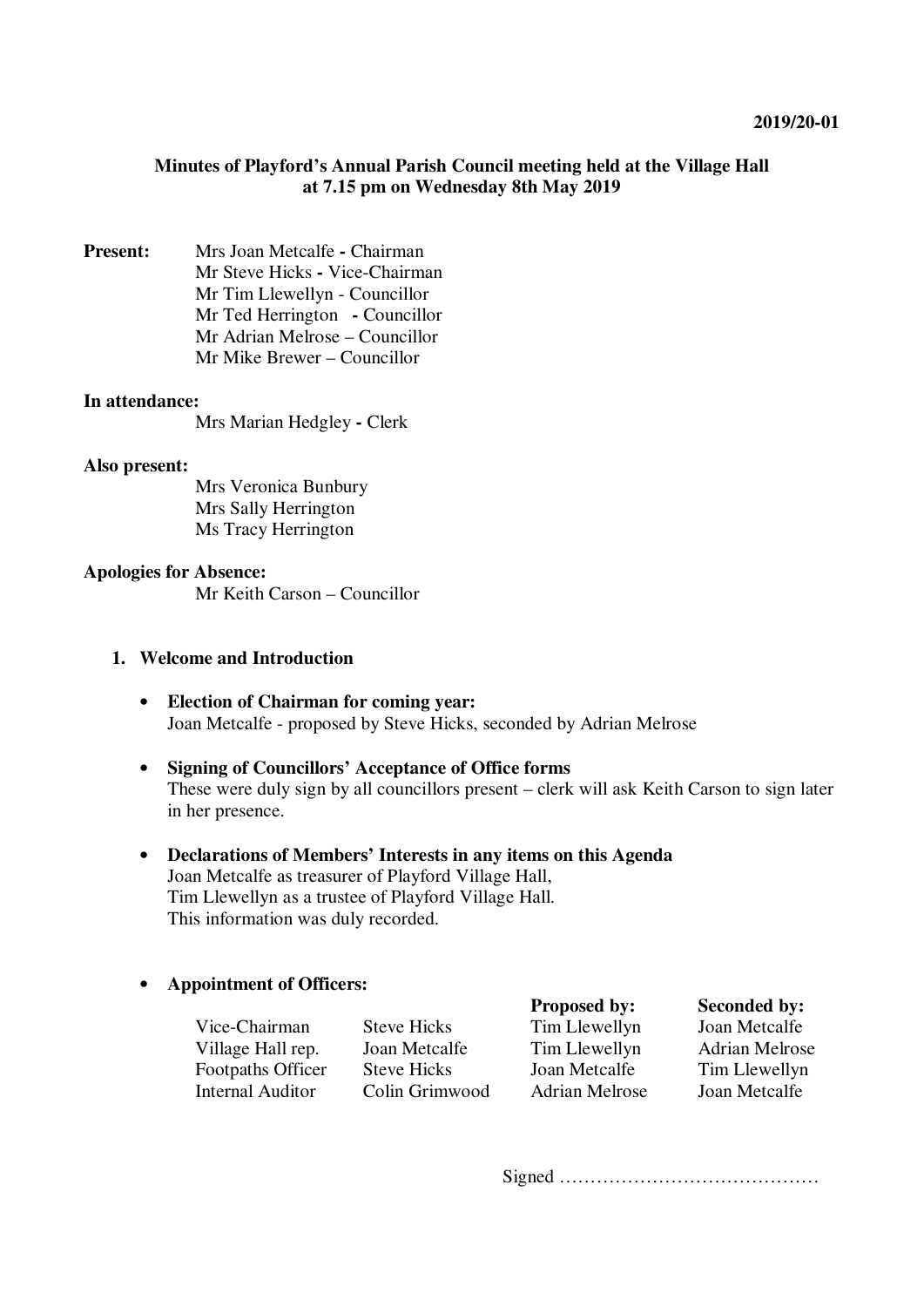• **To approve the Minutes from meetings held on:** 

Proposer: Adrian Melrose Joan Metcalfe Seconder: Joan Metcalfe Tim Llewelyn

**6 th March 2019 18th April 2019**

- **Matters arising from the Minutes** None
- **Action Point Review:**
- ¤ **AP 115 Build up of silt on C324** The silt has at last been cleared but the drains have not been unblocked so it is likely to flood again. Robin Vickery still needs to get Community Engineer Paul Gant out to inspect the problem.
- ¤ **AP131 – Water constantly trickling down FP7 making it hazardous**. Highways have no update on this and Frith Blake Consulting do not return the clerk's calls. Clerk to engage Robin Vickery's help to move this forward.
- ¤ **AP 135 Ongoing issues with FP's 1,3 & 20**. FP20 is now fine, work has been done to improve the drainage on FP1 and the fence has been moved out so that walkers have a wider choice of where to walk. It is thought that more levelling work could be carried out but work is still in progress so it will be monitored. Work on FP3 should commence soon.
- ¤ **AP143 Will green grit bins still get refilled?** The clerk has received a list of the grit bins registered with Norse – these are the ones which will be filled on a regular basis and both yellow and green ones are included. Green bin on the village triangle is not included and will need to be registered.

For more details see Action Log appended at end of the Minutes.

## **2. Major Agenda Items –**

o **Finance:**

# **Reporting and authorisation of Cheques/online payments**

| . . | K Carson  | N/Plan expenses | £94.00  |
|-----|-----------|-----------------|---------|
|     | M Hedgley | N/Plan expenses | £179.95 |

- **J** Metcalfe Reimbursement VAT on cyclepods £13.99
- G'burgh Baptist Chapel Donation re Internal Audit £40.00
- SALC Annual subscription £136.80
- **M Hedgley AGM expenses 628.06**

Above expenditure proposed by Joan Metcalfe and seconded by Adrian Melrose.

Signed ……………………………………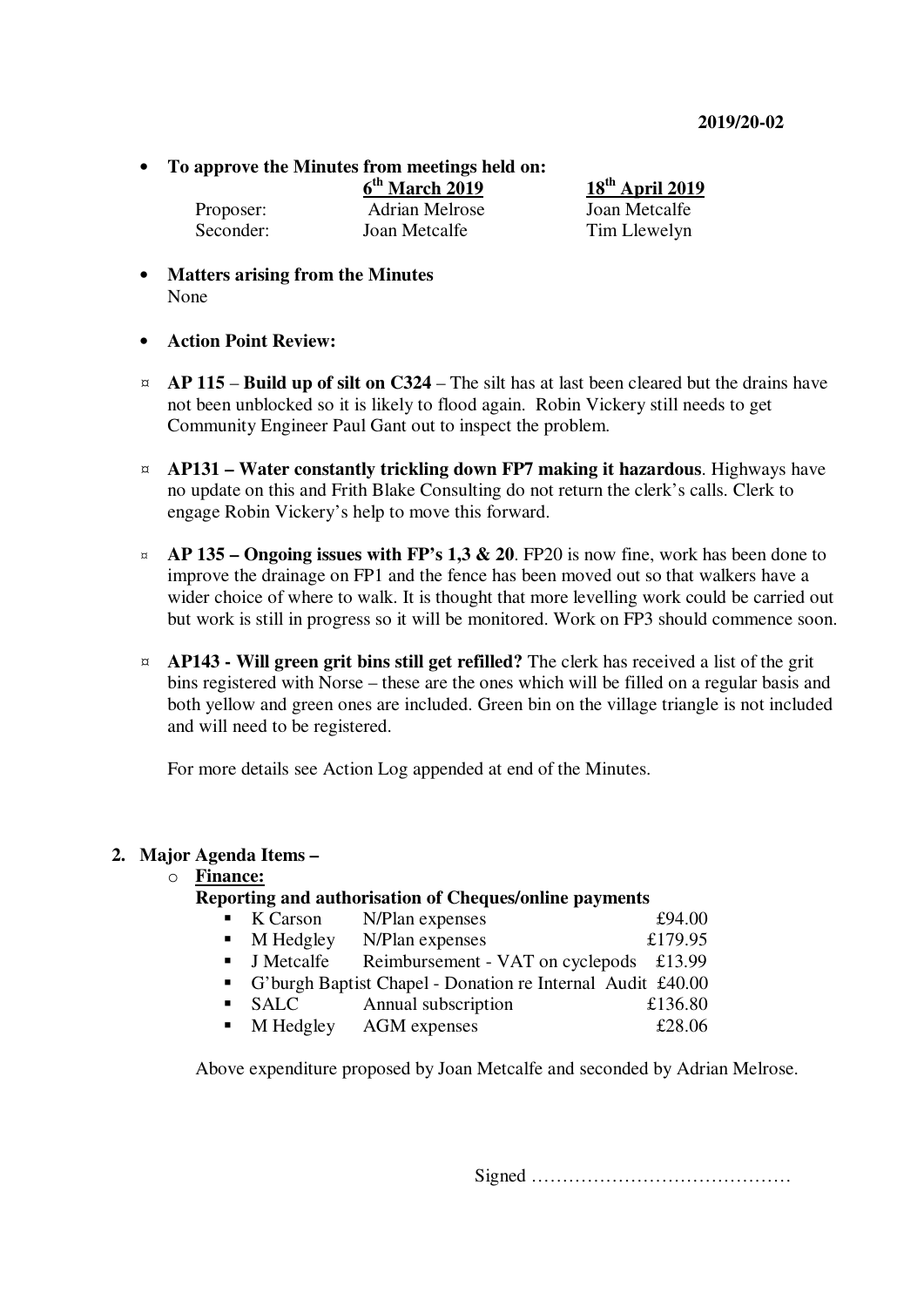#### **2019/20-03**

#### **Retrospective authorisation of payments made in 2018/19**

- 9.5.18 Fynn Lark News donation May 2018 £150.00
- <sup>17.8.18</sup> Glaston Electrical installation of Defibrillator £179.80
- $\blacksquare$  11.12.18 Voucher for winning N/Plan survey entrant £25.00
- <sup>21.1.19</sup> S C Norse Ltd Grass & hedge maintenance £1052.40

Above expenditure proposed by Joan Metcalfe and seconded by Adrian Melrose.

## **Bank Balances**

| Barclays current account  | £8002.79 |
|---------------------------|----------|
| $N S & I$ savings account | £3376.13 |

The first instalment of the Precept £3750.00 was received on  $30<sup>th</sup>$  April 2019

# **Approval of the Accounts for year ended 31st March 2019**

These were circulated to councillors to approve. Acceptance proposed by Joan Metcalfe and seconded by Tim Llewellyn

# **AGAR Statement of Accounts for year ended 31st March 2019**

- ¤ **The Annual Governance statement** was read out by the Clerk and signed by her as Responsible Financial Officer and by the Chairman, having been circulated to all councillors to read and accept.
- ¤ **Statement of Accounts** This was read out by the clerk, and signed by the Chairman and Clerk, having been circulated to all councillors to read and unanimously accepted.
- ¤ **Certificate of Exemption from External Audit** It was agreed by all councillors that the criteria for exemption from External Audit was met and the statement was duly signed by the Clerk and Chairman.

Anyone wanting to inspect the accounts may do so at the Clerk's house between  $17<sup>th</sup>$  June and  $26<sup>th</sup>$  July 2018 by prior appointment or by contacting the Chairman if the Clerk is unavailable.

#### **Pricing of Assets**

The List of Assets was circulated to councillors prior to the meeting – this was proposed as correct by Joan Metcalfe and seconded by Tim Llewellyn

#### **Authorisation of Clerk's salary:**

The NALC recommended increase from  $1<sup>st</sup>$  April 2019 was sanctioned in the minutes of the meeting held on  $9<sup>th</sup>$  Jan 2019. The continuation of this and the rate of expenses to continue the same as in the previous year was proposed by Joan Metcalfe and seconded by Steve Hicks.

Signed ……………………………………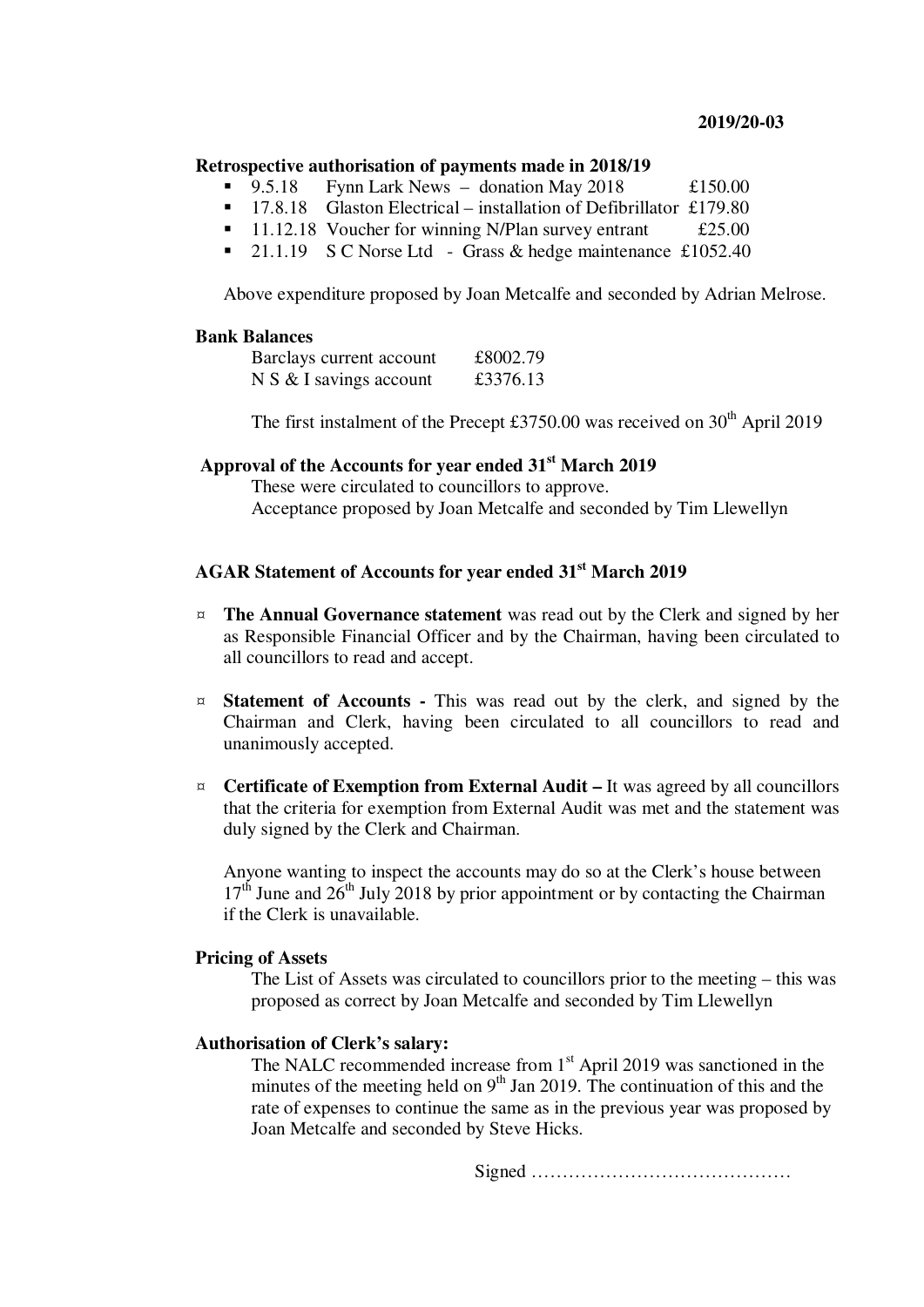## **2018/19-04**

#### **Annual Insurance renewal**:

Playford PC is committed to a 5 year contract to continue the current insurance by Community Action Suffolk at the rate of £191.26 pa. Proposed by Tim Llewellyn, seconded by Joan Metcalfe.

## **Authorisation of donation to Fynn Lark News for 2019/20**

Joan Metcalfe proposed this should be increased to £175.00 Seconded by Adrian Melrose

## o **Highways**

Damage to grass verges in Church Lane was discussed. Clerk to ask Co. Cllr Robin Vickery whether a restriction could be placed on the size of vehicles using this route.

## o **Locations of new Grit Bins**

Joan Metcalfe will confirm approval of local residents near where new bins are to be placed and obtain their written agreement before submitting the application form to SCC Highways. The green bin on the village triangle needs to be included in the application if it is be refilled on the next visit of the refilling lorry.

# o **Placing of extra marker posts in the village to protect grass verges**

Sam Webber has kindly agreed to install 12 marker posts for this purpose Proposed by Joan Metcalfe, seconded by Ted Herrington.

- o **Footpaths update** this has been covered in the Action Point Review
- o **Neighbourhood Plan update** this will be held over until next meeting as Keith Carson unable to attend tonight.

# **3. Correspondence:**

- a. **SC & Waveney DC:** Important changes to Development Management at East Suffolk Co.including determination of planning applications –this has already been circulated by email
- b. **SC & Waveney DC**: Submission of Suffolk Coastal Dist Plan for examination under reg 22 of the Town & Country Planning regs 2012 as amended.
- c. **SALC The law regarding short notice committee meetings** under certain circumstances, it is possible to convene a meeting at short notice provided the public are given the same amount of notice, but a clause must be included in the parish standing orders to allow this – this mainly relates to committees and not full council meetings
- d. **EACH** –request for funding
- e. **Suffolk Highways** Communities Self help launch Meeting at Stonham Barns Weds  $15<sup>th</sup>$  May 9am – 12pm
- f. **Suffolk County Co**. Confirmation of £100 grant for Commemorative tree for playing field – (not yet received funds)

Signed…………………………………